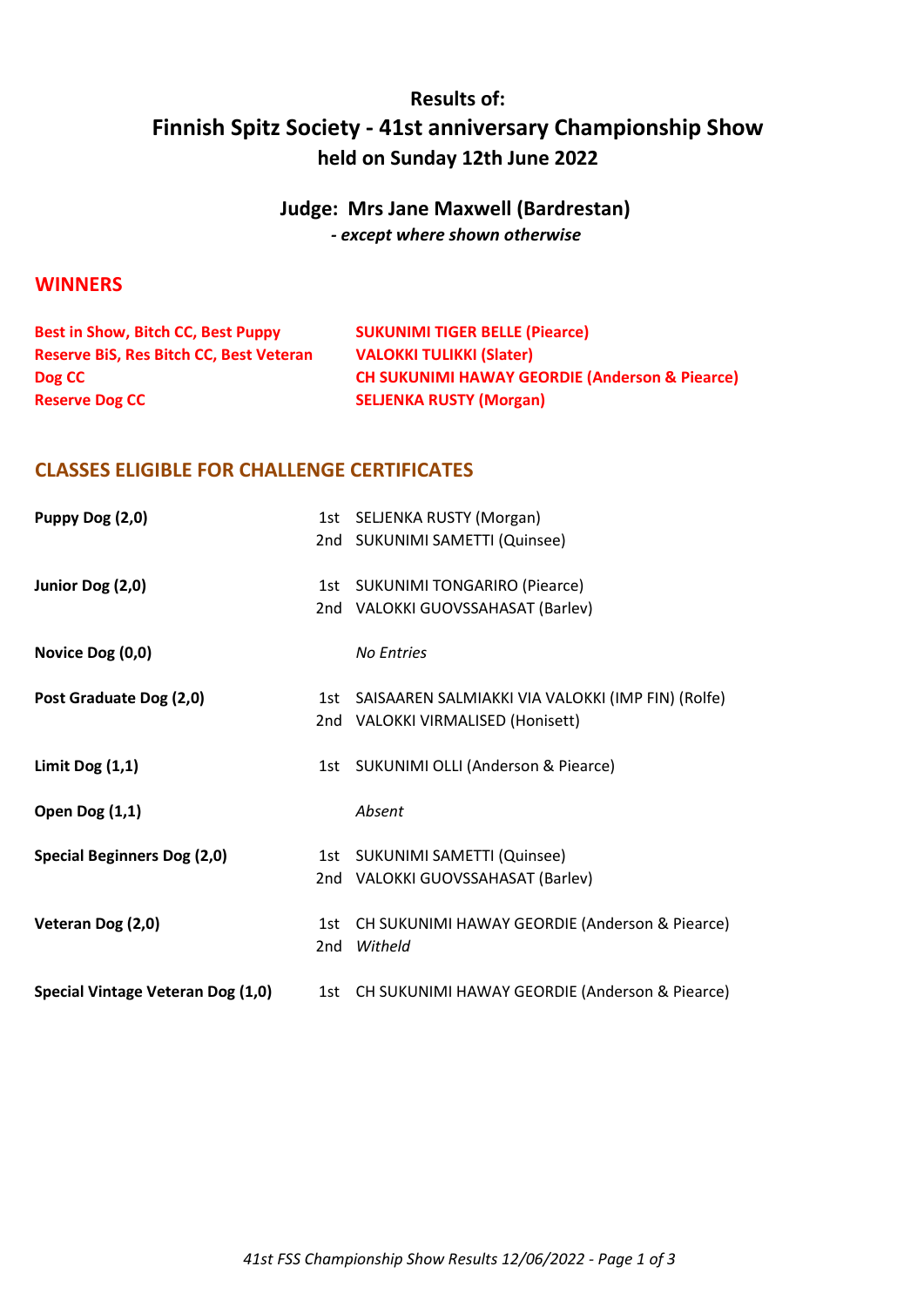| Veteran Bitch (0,0)                  | <b>No Entries</b>                  |
|--------------------------------------|------------------------------------|
| Special Vintage Veteran Bitch (2,1)  | 1st VALOKKI TULIKKI (Slater)       |
| Puppy Bitch (1,0)                    | 1st SUKUNIMI TIGER BELLE (Piearce) |
| Junior Bitch (0,0)                   | <b>No Entries</b>                  |
| Novice Bitch (0,0)                   | <b>No Entries</b>                  |
| Post Graduate Bitch (1,1)            | Absent                             |
| Limit Bitch (0,0)                    | <b>No Entries</b>                  |
| Open Bitch (1,1)                     | Absent                             |
| <b>Special Beginners Bitch (0,0)</b> | <b>No Entries</b>                  |
|                                      |                                    |

## OTHER CLASSES

| <b>Brace (0,0)</b>           |     | No Entries                        |
|------------------------------|-----|-----------------------------------|
| Team (0,0)                   |     | No Entries                        |
| Griselda Price Progeny (0,0) |     | No Entries                        |
| John Blaber Memorial (2,0)   | 1st | VALOKKI GUOVSSAHASAT (Barlev)     |
|                              |     | 2nd VALOKKI VIRMALISED (Honisett) |